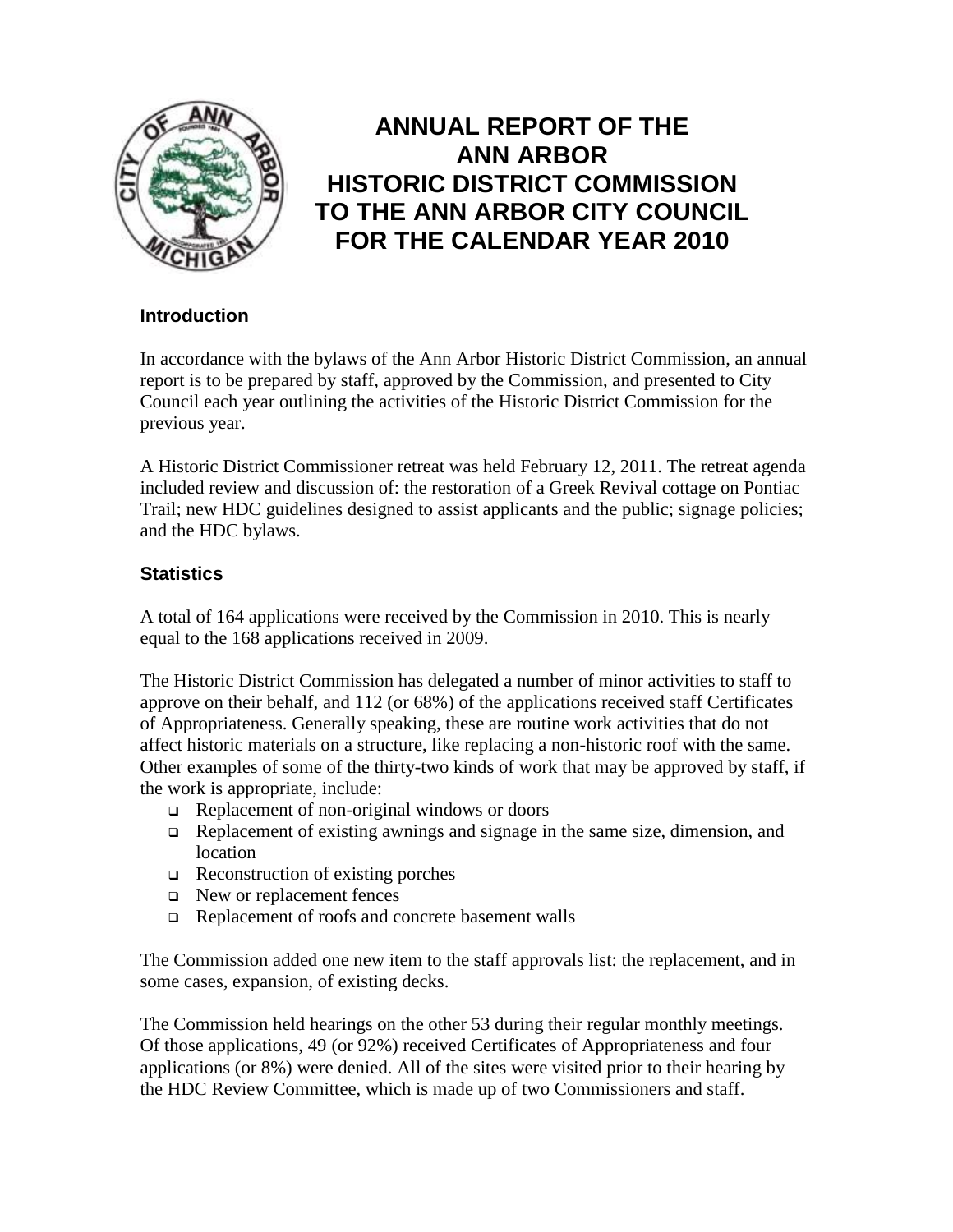The denied applications included:

- a request to add a second floor to a one-car brick garage, which was determined to be a contributing structure;
- $\Box$  a request to remove the muntins from historically divided-light industrial-type windows; and
- $\Box$  a request to replace 18 wood windows that were determined to be in good condition;
- a request to add a side addition to a garage -- the request was later resubmitted with modifications and was approved.

# **Awards**

Each year, the Historic District Commission presents Historic Preservation Awards to property owners who have shown dedication to preservation by rehabilitating or maintaining their historic property. The Ann Arbor Historic District Commission's 2010 awards were presented by Mayor John Hieftje during the June 7, 2010 City Council meeting. A reception for award recipients was held at the Hands On Museum preceding the ceremony at City Council.

#### *Rehabilitation Awards*

Rehabilitation Awards recognize substantial work which returns a property to a state of utility through repair or alteration. The work facilitates contemporary needs but respects the features of the property which are significant to its historic and architectural values.

## **310 Second - Janet Muhleman**

This home is a simple 1-½ story Greek Revival with cornice returns which was built before 1853. It was moved to this site in 1898 from the southwest Corner of Liberty and Second, next door, and was the original home of the Schleicher family, local grocers. A Schleicher child's tombstone can be seen behind the second Schleicher home at 403 W. Liberty. Owner Janet Muhleman has removed aluminum siding, restored doors and some original windows, and replaced inappropriate windows with new wood windows. It is in the Old West Side Historic District.

## **304 South Main Street - Seyfried Jewelers**

In May 2009, the shop owners replaced the broken Vitrolite on the front façade with new custom made panels to match the originals. They also restored their sign as well. Seyfried Jewelers have been at this location since 1931 which is probably when the vitrolite panels were added. They celebrated their  $75<sup>th</sup>$  anniversary in 1986. Jim Hart and his brother bought the company in 1978. The building dates to the 1890s and was originally the Koch and Haller Furniture Store. It is in the Main Street Historic District.

## **434 South State - Kelsey Museum Upjohn Addition – University of Michigan**

The Kelsey Museum added a sensitive addition known as the Upjohn Wing, which faces Maynard Street. Chicago architects Hammond Beeby Rupert Ainge designed the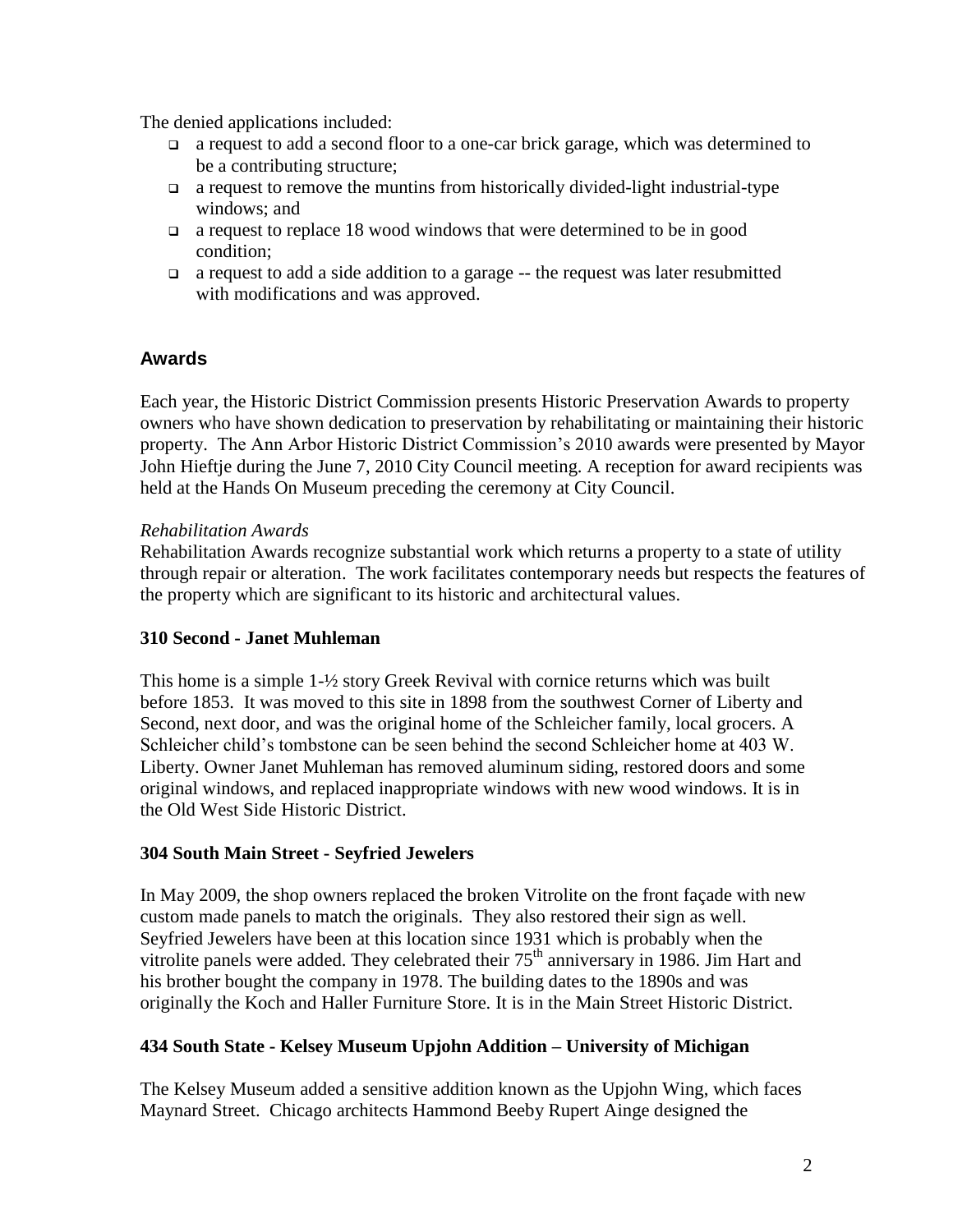building to blend with the beauty of the older building. This was accomplished by using similar fieldstone but in a sleeker and more modern configuration. The addition opened to much local acclaim in 2009. The structure was originally built as Newberry Hall in 1888 for the Students' Christian Association and designed by Spier and Rohns, wellknown Detroit architects. The Kelsey also cleaned and restored the Fox Tiffany window on the second floor of the original building. It now once again glows at night for all passersby to see.

# **1102 Olivia – waiting for write-up from Patrick McCauley**

## **1710 Cambridge - Andrew Schmidt**

This home was built in 1925 for the Clement Gill family of Gill Lumber and was designed by noted local architect Samuel Stanton in a Georgian Revival style. This style is characteristic of many homes in the Burns Park neighborhood. This home remained in this family with Albert and later David Logan until 2006 when it was sold to the current owner. The owner has restored the built-in gutters, restored the roof and added new copper flashing.

#### **111-113 South Fourth Avenue - Heinrich Building, 111-113 Condominium Association**

There was a saloon at this location from the time the first courthouse was built in the1830s until Prohibition. John Heinrich acquired the property in the 1860s and replaced the old wooden saloon with the brick building at 111 which today contains four units. Despite its similarity in design and appearance, the building at 113 S. Fourth, which began life as a blacksmith and wagon shop, was not built until ca. 1890. Today it contains five units.

These two buildings were the vanguard of the preservation and downtown living movements in the 1970s when Estelle Schneider and Bonnie De Loof created residential units above the commercial space and pioneered loft living in Ann Arbor. Today, condo owners continue the tradition and have recently invested in re-pointing and painting the brick. There are also new window grilles installed.

#### **734 Spring Street - Raymond and Charlotte DeVries**

This vernacular house was built in 1922 and first occupied by W. Glenn McFarlane, chief inspector for Motor Products Corporation (later King-Seeley). It has features of the Craftsman style, particularly the use of two cladding materials (clapboard and shingle), and simple porch columns. It changed hands quite often over the following decades, serving as a home for a civil engineer, a carpenter contractor and a driver for the Washtenaw County Road Commission. It eventually became a rental. The current owners have turned it back into a single family home. They have painted and repaired the siding and the chimney and upgraded the landscaping.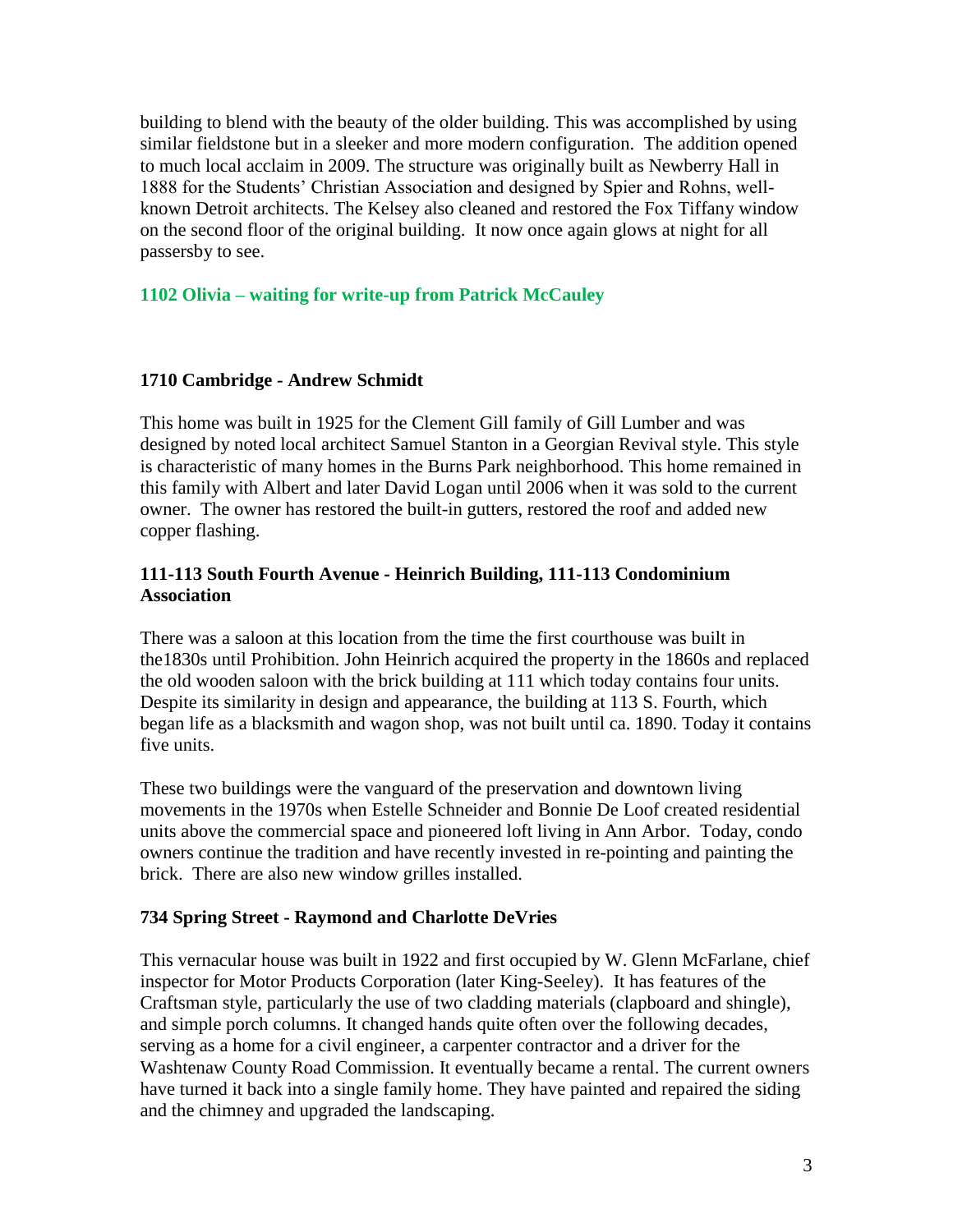#### *Preservation Awards*

Preservation awards are given to owners who have undertaken superior maintenance and repair of a significant property to preserve its essential historical, cultural or architectural value for a period of 10 years or more.

## **1140 Heather Way - Brian and Mary Campbell**

This home was built in 1937 by Sam and Catherine McAlister. Their daughter stated that the front door was a copy of one in a house near the Louisa May Alcott home in Concord, Massachusetts and the stairs were copied from Woodford Mansion in Philadelphia's Fairmont Park. Sam McAllister served as University of Michigan administrator of campus libraries and on steering committees for new buildings and was considered a pioneer in library science. He retired from UM in 1959. Brian and Mary Campbell are now the careful stewards of this fine example of Colonial architecture.

# **1251 Heather Way - Karl and Kristin Shaffer**

Originally this was the home of Professor and Mrs. William Muschenheim who had it built by Albert Duckek, also of Ann Arbor, in 1953. Muschenheim, a professor of architecture at the University of Michigan, designed the low, trim, sleek and light-filled modernist home with an eye to the rolling landscape which allowed the home to be built with a full level and several split-levels. Muschenheim had an international reputation as a modernist and many of his interior designs appeared in magazines of the time. He had many major commissions in New York, New Jersey, and Connecticut as well as Michigan and was the author of two books on architecture. At his death in 1990, Muschenheim was the last surviving member of the International Congress of Modern Architects which included Mies van der Rohe, Gropius and LeCorbusier. The home has been wonderfully maintained by the current owners, Karl and Kristin Shaffer, for over 10 years.

## **120 North State Street - Graham and Bonnie Miles**

Graham and Bonnie Miles, owners since the mid-1980s, have taken immaculate care of this rental property at the corner of State and Ann. Graham can often be seen on a ladder doing painting or repairs. The house was built in 1899 for Henry Lum, a physician, when the lot containing the house currently at 712 E. Ann was subdivided. In fact, a notice in the *Ann Arbor Courier* of June 8, 1898, announced that "two fine residences are being erected by Dr. H.K. Lum on the southeast corner of State and Ann." Lum lived here on and off until 1910. From 1910-1951, the O'Brien family resided here. Sara O'Brien was a well-known and beloved history teacher at the old Ann Arbor High School ("she taught history like a college professor"), a block away where North Quad is now. The house is a tour de force of late 19<sup>th</sup> century design, with varying types of windows, materials and shapes including a tower. It is in the Old Fourth Ward Historic District.

## **1722 Cambridge - David Burgoyne and Cyntha Brassert-Bowman**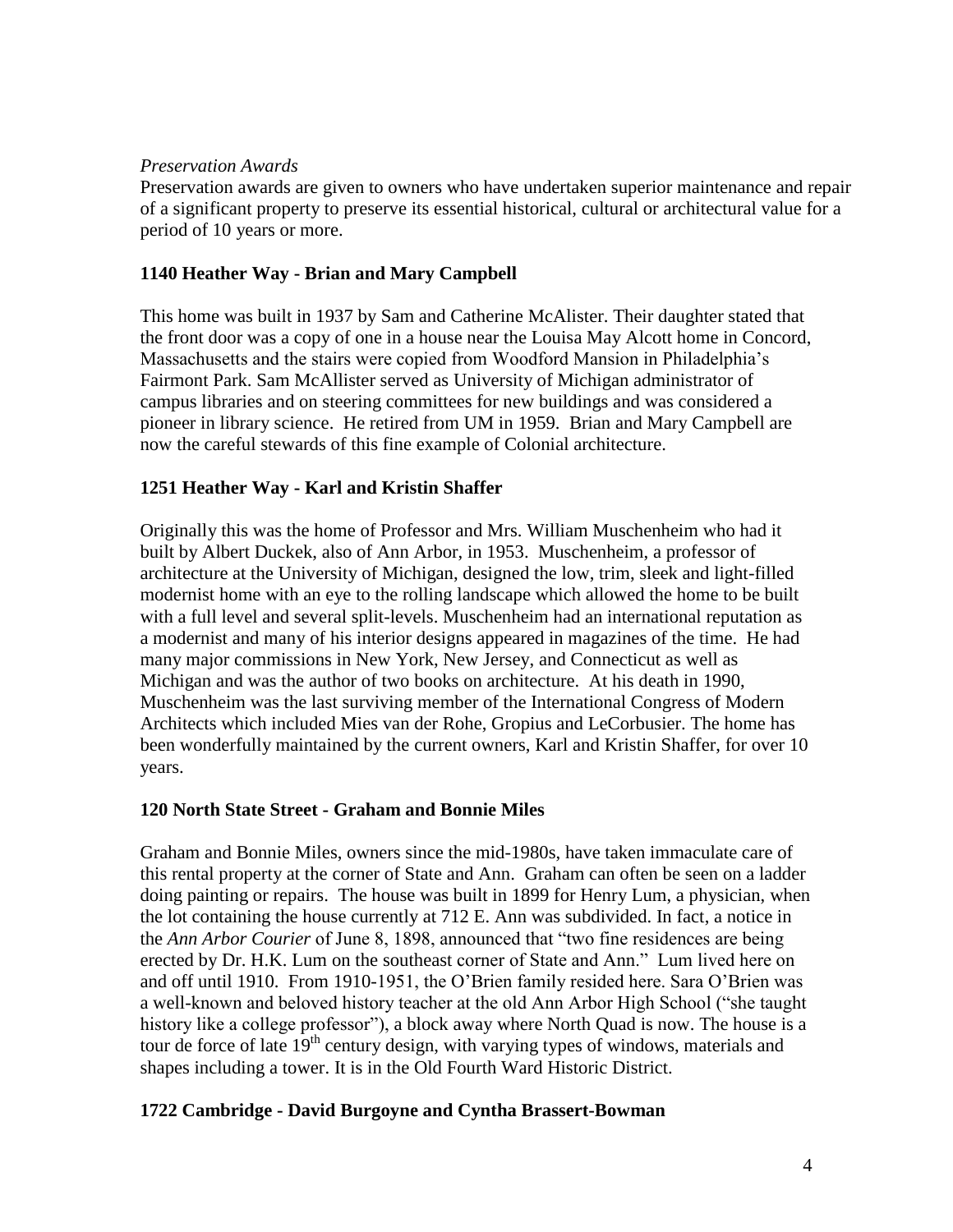The Caroline Crocker house was built in 1904 in the Shingle Style so popular at the turn of the  $20<sup>th</sup>$  century. Its gambrel roof, sleep eye dormer, original double-hung windows and original shutters all add to its charm, which has been kept in pristine condition by owners David Burgoyne and Cyntha Brassert-Bowman since 1996. Crocker's daughter Alice lived here until 1926 after which is became the Theta Phi Alpha sorority (1927- 1932). Later the Director of the Bureau of Industrial Relations, Luther Purdom, lived here with wife Jemima.

#### **500 Highland - John and Gretchen Jackson**

This Colonial Revival style home was built and designed in 1921 by Wells Bennett, then an Associate Professor of Architecture at the University of Michigan who had been brought to Ann Arbor by Emil Lorch in 1912. It remained Bennett's home until 1953. In 1937, Bennett became the third leader of the architecture school after Lorch retired and the first to have the title of Dean (which he served as until 1957). Bennett's house is a modest home but there are others on Highland Road (carved out of the Andrew Franklin Smith fruit farm) that Wells designed in the 1920s, including 410 and 431. The current owners, John and Gretchen Jackson, have beautifully maintained the home since 1999.

#### **518 Hiscock - Katie Belle St. Clair**

This house was built between 1866 and 1869, as determined using bird's eye view and plat maps from those years. The footprint on the 1869 map matches the house as it stands today. It is a vernacular "upright and wing" form popular during the post-Civil War era, decorated with motifs influenced by the Greek Revival and Gothic Revival architectural styles. The house also features its original windows. An early  $20<sup>th</sup>$  century one-car garage stands at the rear. The identity of the first family to occupy the house remains unknown, but members of the Knight family lived in the house from 1886 until after 1930. The St. Clair family has lived here since 1940. They have done a wonderful job in maintaining their home.

#### *Centennial Awards*

Centennial Awards are given to businesses and organizations which have been in Ann Arbor for at least 100 years.

#### **Gargoyle Magazine - University of Michigan**

In 2009 the Gargoyle Magazine celebrated a century of equal opportunity satire with two exhibits---one at the Harlan Hatcher Library entitled "Celebrating 100 Years of the Gargoyle" and one at the Bentley Library entitled " The Gargoyle Trawls the Depth for Humor: 100 Years of Cartoon and Quips at the University of Michigan." The exhibit featured the first cover from 1909 and had many examples of its scatological humor. The magazine was founded by future Detroit News Editor Lee A. White, and was the official humor magazine of the University and a branch of UM Student Publications which included the Michigan Daily and the Michiganensian.

#### *Sesquicentennial Awards*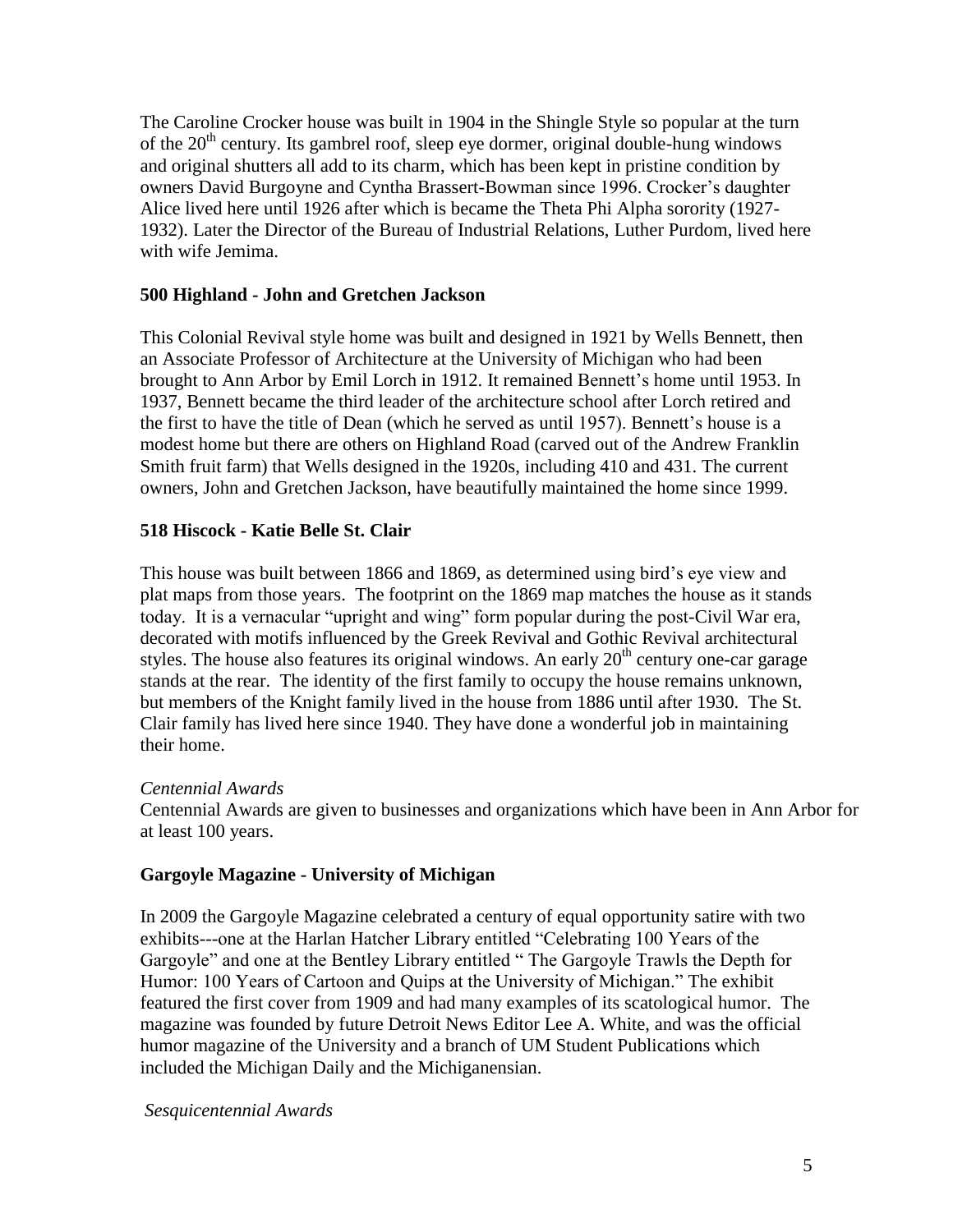Sesquicentennial Awards are given to businesses and organizations which have been in Ann Arbor for at least 150 years.

# **UM Men's Glee Club - University of Michigan**

The Men's Glee Club was founded in 1859 and is one of the oldest collegiate choruses in the United States and the oldest continually run student organization on the Michigan campus. The group consists of graduate and undergraduate men chosen by audition at the beginning of the Fall and Winter terms. The group performs regularly in Michigan and tours a region of the US or goes abroad as well. The group recently celebrated this milestone with a reunion in April with a Banquet and Dinner Dance at the Michigan League.

## *Special Merit Awards*

These are awarded to projects that focus on an unusual aspect of a historic property

# **Kempf House - 312 South Division - City of Ann Arbor**

In 2009, the Kempf House Museum reported that the nine cast iron grilles in the eyebrow windows above the porch and sides of the house had been re-installed after being repaired and cleaned. The remaining damaged grilles were moved to the sides of the house. The Museum also oversaw the installation of a new handicap ramp on the north side of the house, replacing a 20-year old cement ramp on the south side that was failing. The removal of the old ramp has allowed more garden restoration. New bulbs have been planted and the heritage Saucer Magnolia is thriving with help from Michael Palmer of the Matthaei Botanical Gardens. Richard Mitchell, of Mitchell and Mouat architects, and city Parks Planner Amy Kuras also were involved in this project. The Kempf House Museum is a city-owned museum dedicated to interpreting the lives of Pauline and Reuben Kempf who were renowned music teachers and active in the German community. They purchased the house in 1890. The house was built for UM Secretary Henry DeWitt Bennett in 1853. It is in the Division Street Historic District.

## **Stockwell and Mosher Jordan Dormitories – University of Michigan**

A special award was given to recognize the slate roof restoration and tuck-pointing done on these two iconic, formerly women's, dorms. Mosher Jordan was built in 1930 and Stockwell Hall in 1940. The renovation of these dorms is part of a \$40 million project which included infrastructure updates and a new dining hall. Restoring the slate roofs insured that the buildings would retain their Neo-Tudor style, and updates provide modern amenities for residents.

# **Mulholland Street - an intact early 20th century landscape**

Mulholland Street was platted in 1916 and was originally known as Sixth Street. In 1928 it was re-named for the Mulholland farm, which had been subdivided to create both Murray and Mulholland Streets. Both streets have almost identical colonial revival houses and gently slope down a hill from Liberty to Washington. The original owners